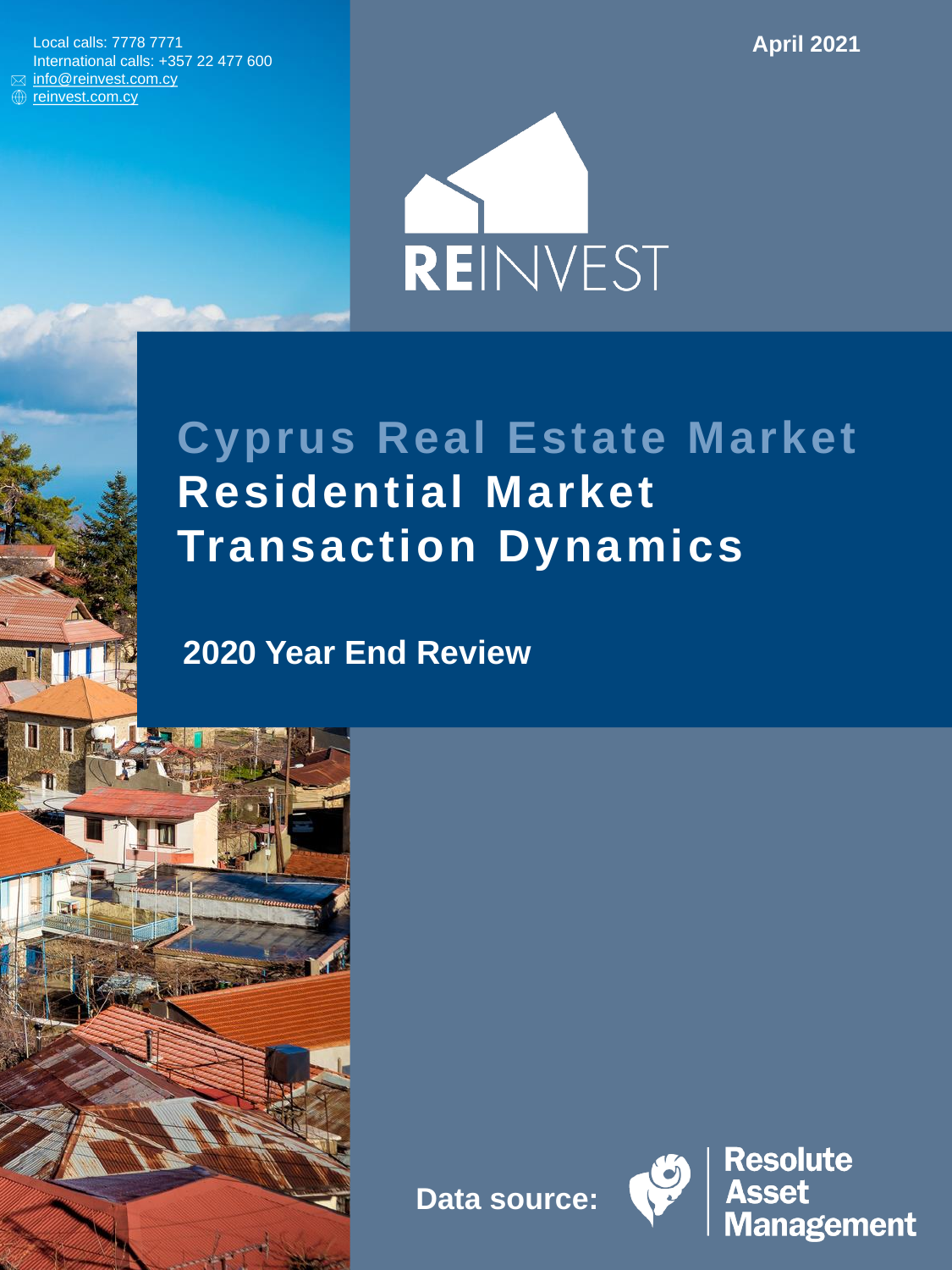

### **Transaction Volume**





Transactions involving residential properties continued to dominate the market in 2020 (59% of total transactions, 62% of which involved flats).

-32% YoY

**€2.4b**

Restrictions on property viewings and the partial operation of public services due to COVID-19 measures led to a decline of 63% YoY in transaction activity in Q2.

COVID-19 relief measures, launched by the Government to protect households and businesses, averted a sharp rise in unemployment and, along with the Interest Subsidy Scheme for new housing loans for owner-occupation, partly supported residential investments that showed signs of recovery in the second half of the year.

|                            | <b>Houses</b> | YoY %                    | <b>Flats</b>      | YoY %                    |
|----------------------------|---------------|--------------------------|-------------------|--------------------------|
| € of Properties Transacted | €1.2b         | $\blacktriangledown$ 26% | €1.2 <sub>b</sub> | $\blacktriangledown$ 37% |
| # of Properties Transacted | 3,646         | $\blacktriangledown$ 10% | 6,028             | $\blacktriangledown$ 26% |

YoY

## **Price Distribution**

Residential demand continues to be largely driven by the local population seeking lowervalue affordable properties (57% of all residential transactions fall in the €50k-€200k price band).

The unprecedented business environment – a consequence of the lockdown measures and travel restrictions imposed – significantly affected demand for high-end residential properties. Demand for high-value properties (>€500k) declined by 46% YoY compared to low-value properties (<€500k), for which transactions only decreased by 17%.



**Houses YoY % Flats YoY % Median Value**  $\leftarrow$  €225,000 **▼** 8% €127,700 **▼** 2% **Average Value**  $\epsilon$ 318,199 **▼** 18% €209,308 ▼ 14%

*\* All figures exclude transactions due to bank restructurings*

**Source:** Department of Land and Surveys (DLS), raw data extracted 16/03/2021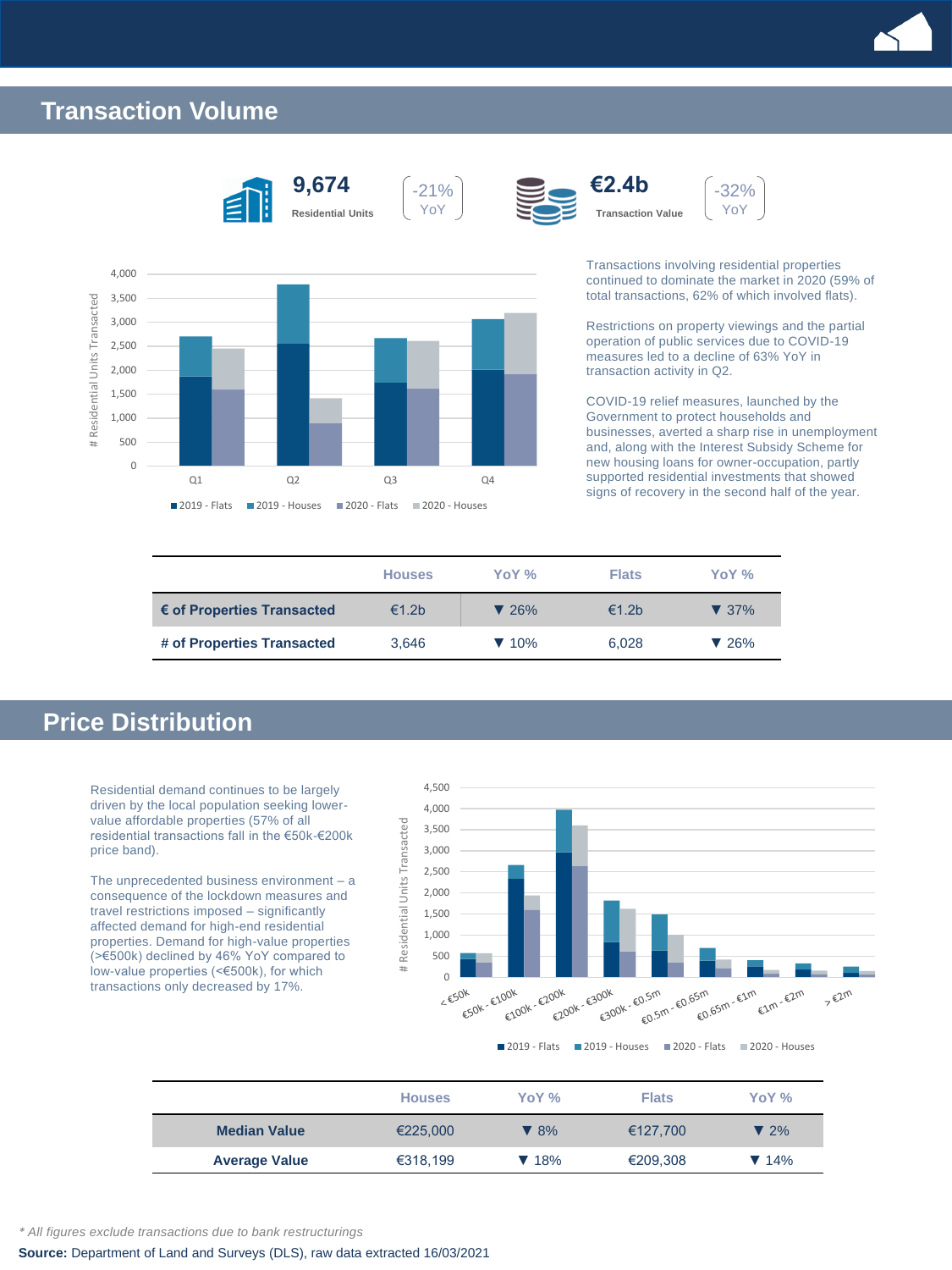

#### **Geographical Distribution**



The pandemic has curtailed residential trade across Cyprus, with the market in Nicosia proving to be the most resilient (3% YoY decline both in terms of volume and value) due to increased demand amongst locals for residential units, with the number of house tra nsactions in this area increasing by 16% YoY.

Limassol and Paphos have been popular among overseas buyers and investors and while worldwide lockdowns and flight bans heavily affected both areas, these markets still constitute most (45%) residential transactions and make up 62% of high-value (>€500k) transaction volume.



**Houses Sales in 2020 by Number Houses Sales in 2020 by Value**



#### **Flats Sales in 2020 by Number Flats Sales in 2020 by Value**





The majority of flat sales occurred in Limassol and Nicosia: 60% of the number of units transacted and 72% in terms of value.

Limassol has had many high-value luxury units transacting in recent years that have been aimed at foreign high-net worth buyers motivated by obtaining citizenship via the Cyprus Investment Program and will become less desirable going forward due to the cancellation of the CIP in November 2020.

Whilst Limassol has been popular among foreign buyers for its luxury flats in high-rise buildings, both Paphos and Limassol have been popular among this group for its high-value luxury beach houses.

Paphos and Limassol's houses tend to be expensive, as 59% of house transaction value were seen in these districts in 2020, while 51% of transactions occurred there.

*\* All figures exclude transactions due to bank restructurings*

**Source:** Department of Land and Surveys (DLS), raw data extracted 16/03/2021